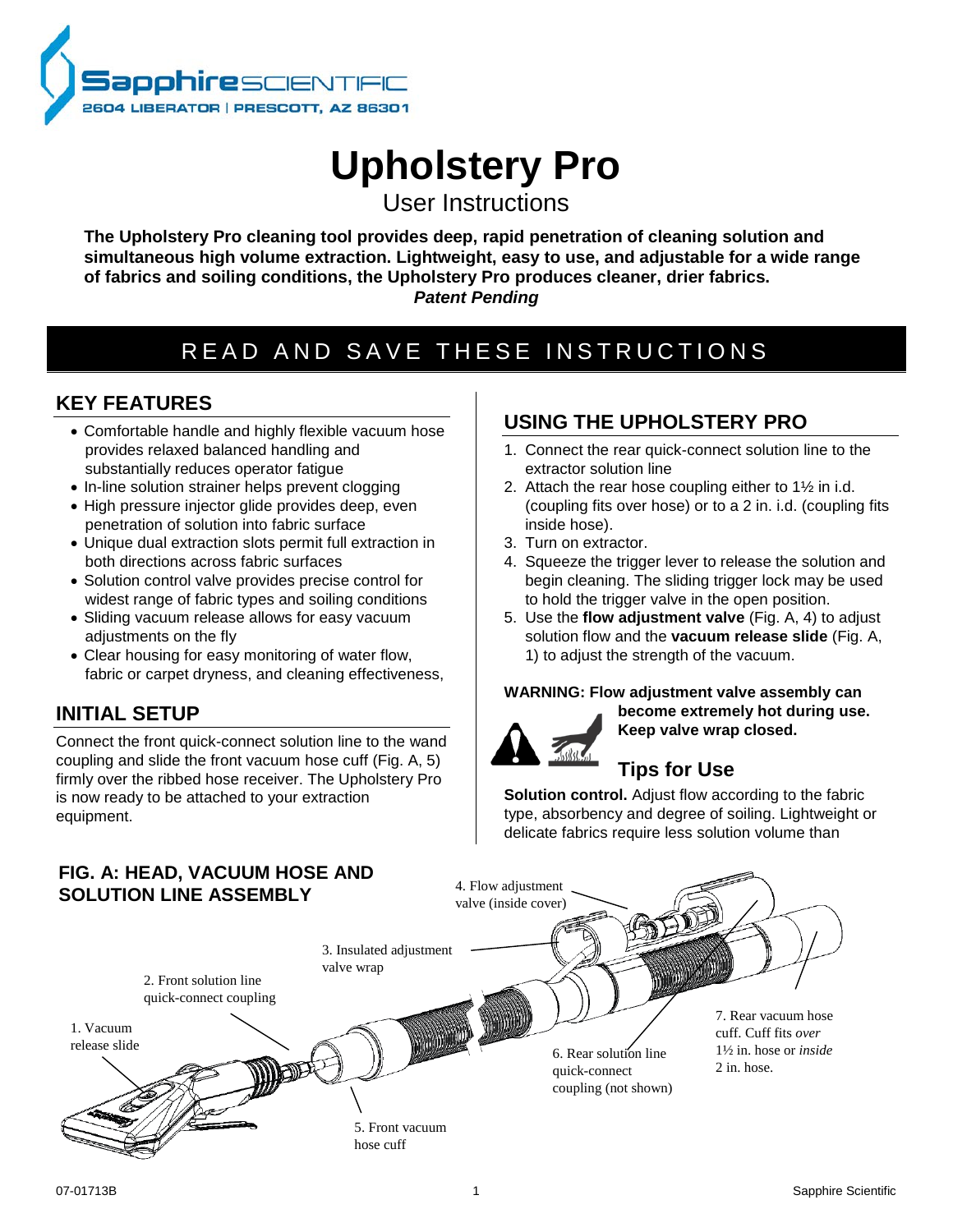## **FIG. B: HEAD ASSEMBLY**



### **FIG. C: HEAD (BOTTOM VIEW)**



heavier, more absorbant materials. The Solution Flow Guide diagrams (Fig. E) provide a rough guide for light, medium and maximum flow adjustments.

**Vacuum control.** Use the vacuum release slide (Fig. B, 1) to control the strength of the vacuum when extracting thin, delicate or lightweight fabrics.

**For best results**, use the Upholstery Pro with Sapphire Scientific cleaning chemicals.

For more information about cleaning with the Upholstery Tool, visit *www.sapphirescientific.com*.

## **MAINTENANCE**

**Daily: Rinse the hand tool** by running clean water through the solution line.

<span id="page-1-0"></span>**Daily: Check the glide assembly** (Fig. C, 6) for steady, even flow of solution through the injector nozzles. If any of the injector ports appear clogged, use a small needle to remove the obstruction, taking care not to damage the glide. If the glide is scratched, gouged, snags on carpets, or flows excessively, it may need to be replaced (see "Servicing the glide," below). Replacement glide assemblies are available from your distributor.

#### **As needed: Lubricate the quick-connect couplings**

(Fig. C, 3; Fig. A, 6) with a small amount of rustinhibiting oil such as LPS-3.

**As needed: Lubricate trigger valve stem** (Fig. F) with a small amount of synthetic heavy duty grease. To grease the stem, follow these steps.

- 1. Remove the trigger lever nut and bolt from the trigger lever and remove lever.
- 2. Unscrew stem retention nut and lift out stem assembly. Apply a small amount of grease to the stem.
- 3. Replace stem assembly and retighten retention nut. Reattach trigger lever.

**As needed: Clean the inline strainer** (Fig. D, 2) when solution flow is visibly reduced. To clean the filter, loosen the strainer assembly nut, and remove the strainer and strainer washer. Rinse these items in clean water and reassemble the strainer. It is not normally necessary to replace the inline filter element. Be sure to include the nylon washer when reassembling, and take care not to over-tighten the strainer assembly nut.

**To maintain appearance**, wipe exterior surfaces with a damp cloth.

### **FIG. D: FLOW ADJUST ASSEMBLY**

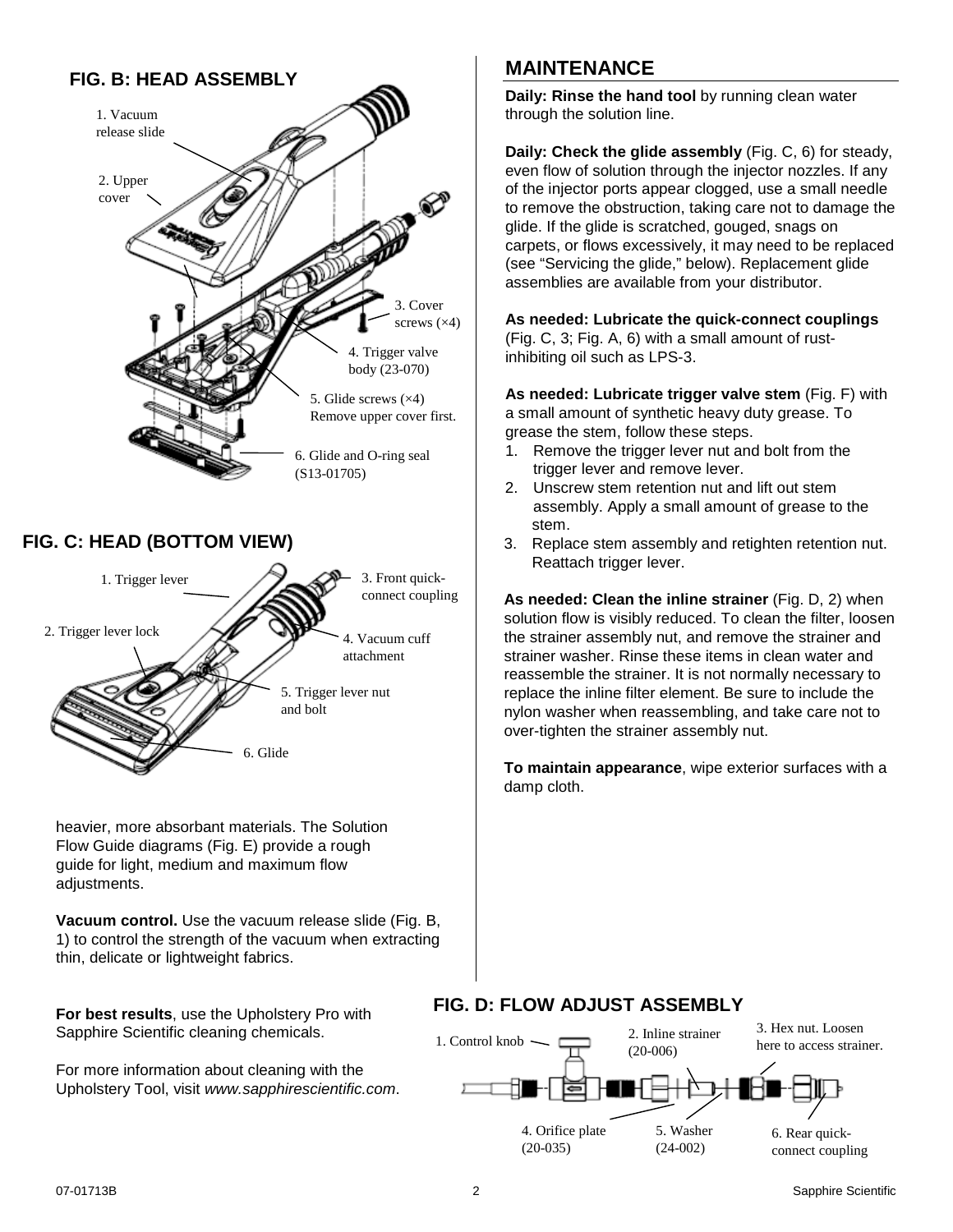## **FIG. E: SOLUTION FLOW GUIDE**



## **SERVICING**

The Upholstery Pro is designed to allow easy inthe-field service to the glide and the trigger valve with basic hand tools in just a few minutes. If replacement becomes necessary, rebuild kits and replacement parts are available from your Sapphire distributor or from Sapphire Scientific at 800-932-3030.

#### **Replacing the glide**

Have on hand a Glide and O-ring replacement kit (part no. S13-01705).

- 1. Remove the four cover screws (Fig. B, 3) and lift off the cover.
- 2. Remove the four glide screws (Fig. B, 5) and remove the glide and the O-ring seal. Discard.
- 3. Install new O-ring into sealing edge of new glide. Put new glide into head. Make sure that the O-ring is in place.
- 4. Replace glide screws and tighten; then replace cover and tighten with cover screws.

#### **Servicing the trigger valve**

If the trigger leaks or no longer releases sufficient solution and you have determined that the glide is not plugged or damaged (see "Check Glide Assembly," p. [2\)](#page-1-0) the trigger may need service. Two repair options are available.

#### **Option A: Rebuild the trigger valve.**

A stem replacement kit (part no. 48-064) is available from your Sapphire distributor. The parts included in this kit are shown in Fig. F.

- 1. Remove the nut and bolt from the trigger lever and remove the lever.
- 2. Unscrew stem retention nut and lift out stem assembly.
- 3. Install the stem assembly and retighten the stem retention nut.
- 4. Replace cover and reinstall trigger lever. Use the new lock nut provided (Fig. F, 3).

### **Option B: Replace the trigger valve assembly**

A replacement trigger valve assembly (part no. 23-070) is available from your Sapphire distributor.

## **FIG. F: STEM REPLACEMENT KIT (48-064)**



8. Shoulder screw

- 1. Remove the four cover screws (Fig. B, 3) and lift off the cover.
- 2. Depress the hose release ring on the solution outlet tube and pull out the tube. Avoid kinking the tube.
- 3. Remove the solution outlet tube fitting from the valve body.
- 4. Disconnect the solution inlet hose assembly from the valve body.
- 5. Valve body and trigger will now drop free.
- 6. Insert new trigger valve valve assembly and reinstall solution outlet tube and solution inlet hose assembly.
- 7. Replace cover.

## **REPLACEMENT PARTS**

The following replacement parts are available from your Sapphire Scientific distributor:

| <b>Description</b>     | <b>Drawing</b> | Replacement |
|------------------------|----------------|-------------|
|                        | reference      | part no.    |
| Trigger and valve body | Fig. B, 4      | 23-070      |
| Glide and O-ring seal  | Fig. B, 6      | S13-01705   |
| Strainer, 50 Mesh      | Fig. D, 2      | 20-006      |
| Orifice                | Fig. D, 4      | 20-035      |
| Washer                 | Fig. D, 5      | 24-002      |
| Stem replacement kit   | Fig. F         | 48-064      |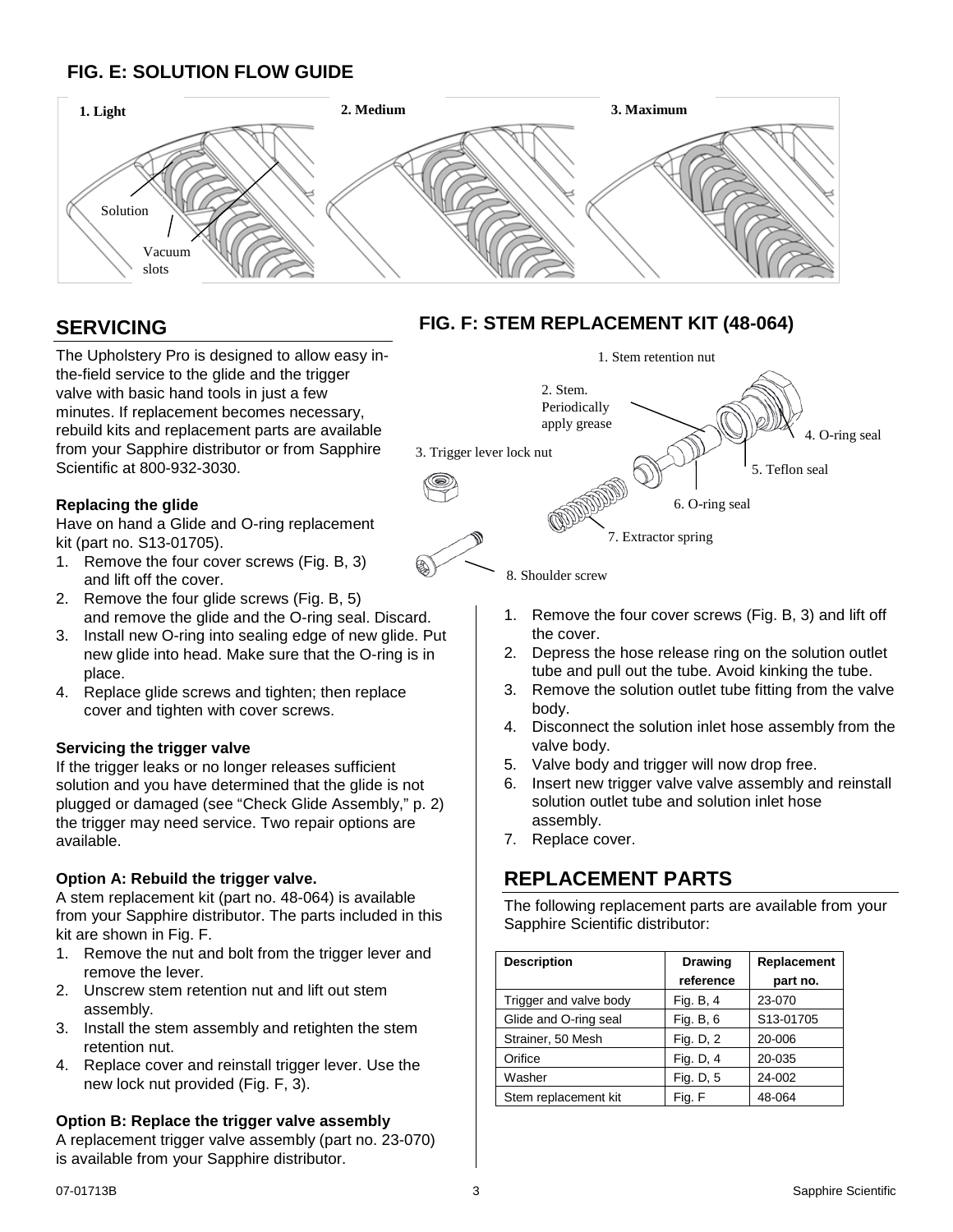#### **SPECIFICATIONS**

|                                                           | Sapphire Scientific Upholstery Pro      |
|-----------------------------------------------------------|-----------------------------------------|
| Model                                                     | Part no. 67-019 (blue housing) 67-019-C |
|                                                           | (clear housing and white glide)         |
| <b>Dimensions</b>                                         | Head: 4 in. extraction width            |
|                                                           | Hose assembly: 10 ft.                   |
| Construction                                              | Head: High performance nylon resin.     |
|                                                           | Glide: Engineering thermoplastic        |
|                                                           | Hose assembly: High-flex vacuum hose    |
|                                                           | Fittings: Brass with high-temp seals    |
| Specifications are subject to change without notice. Some |                                         |
| values may be approximate.                                |                                         |

## **WARRANTY**

Warranty information is available from your Sapphire Distributor or at *[www.sapphirescientific.com](http://www.sapphirescientific.com/)*.

#### **Warranty registration**

Visit *www.SapphireScientific.com* to register your purchase. Registration allows us to better assist you with using, maintaining or servicing your equipment, as well

as to contact you in case we have important safety information concerning your Sapphire Scientific product. If you determine service is required, have your equipment model, serial number and original proof of purchase available and call your distributor for assistance with obtaining a return material authorization (RMA).

## **CONTACT**

Sapphire Scientific 2604 Liberator Prescott, AZ 86301 800-932-3030 *[www.sapphirescientific.com](http://www.sapphirescientific.com/)*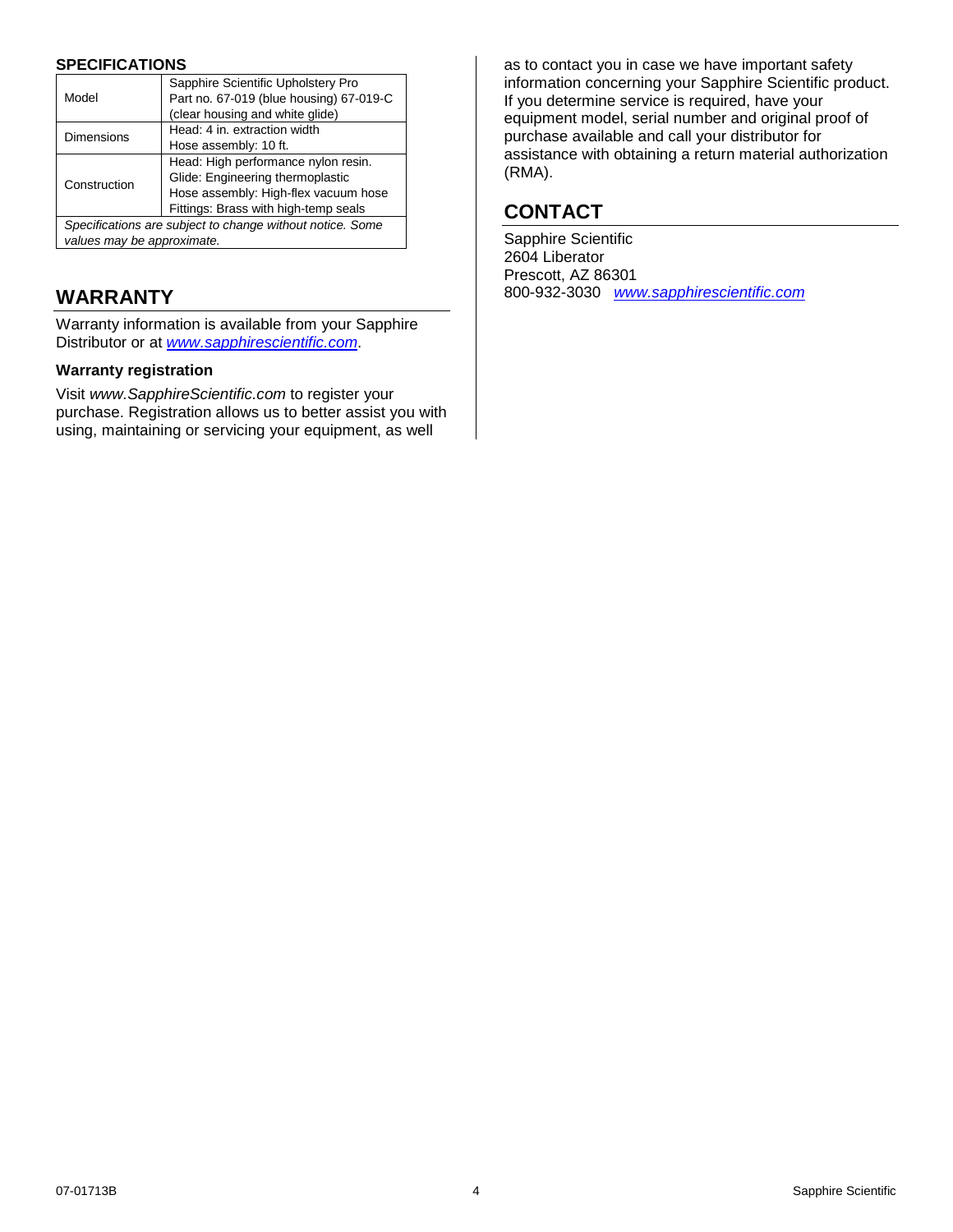

## **Herramienta para limpieza de tapizado Upholstery Pro**

Instrucciones para el usuario

**La herramienta para limpieza de tapizado Upholstery Pro permite que la solución de limpieza penetre profunda y rápidamente y que, al mismo tiempo, el volumen de extracción sea alto. Además de ser liviana y fácil de usar y de adaptarse a una amplia variedad de géneros y grados de suciedad, la herramienta Upholstery Pro permite obtener telas más limpias y secas.**  *Patente en trámite*

## LEA Y GUARDE ESTAS INSTRUCCIONES

## **CARACTERÍSTICAS PRINCIPALES**

- La comodidad del mango y la gran flexibilidad de la manguera de la aspiradora permiten sostener la herramienta sin esfuerzo y en forma equilibrada, y reducir notablemente el cansancio de quien la opera.
- El filtro de solución en línea contribuye a evitar las obstrucciones
- El dispositivo de deslizamiento del inyector de alta presión permite que la solución penetre en forma pareja y profunda en la superficie de la tela.
- Las exclusivas ranuras de extracción dual permiten extraer completamente en ambas direcciones por las superficies de la tela.
- La válvula de control de la solución permite controlar con exactitud la amplia variedad de telas y los grados de suciedad.
- Gracias al disparador deslizable de vacío, resulta sencillo hacer ajustes con el equipo en funcionamiento.

## **FIG. A: CABEZA, MANGUERA DE LA ASPIRADORA Y LÍNEA DE SOLUCIÓN**

• Carcasa transparente para fácil monitoreo del flujo de agua , tela o alfombra sequedad, y la eficacia de la limpieza,

## **ARMADO INICIAL**

Conecte el extremo delantero de la línea de solución de conexión rápida al acoplador de la varilla y deslice el manguito frontal de la manguera de la aspiradora (Fig. A, 5) con firmeza sobre el receptor acanalado de la manguera. Ahora, la herramienta Upholstery Pro está lista para que la conecte a su equipo de extracción.

## **CÓMO USAR LA HERRAMIENTA UPHOLSTERY PRO**

- 1. Conecte el extremo trasero de la línea de solución de conexión rápida a la línea de solución del extractor.
- 2. Conecte el acoplador trasero de la manguera a 1½

4. Válvula de control de flujo (dentro de la cubierta)

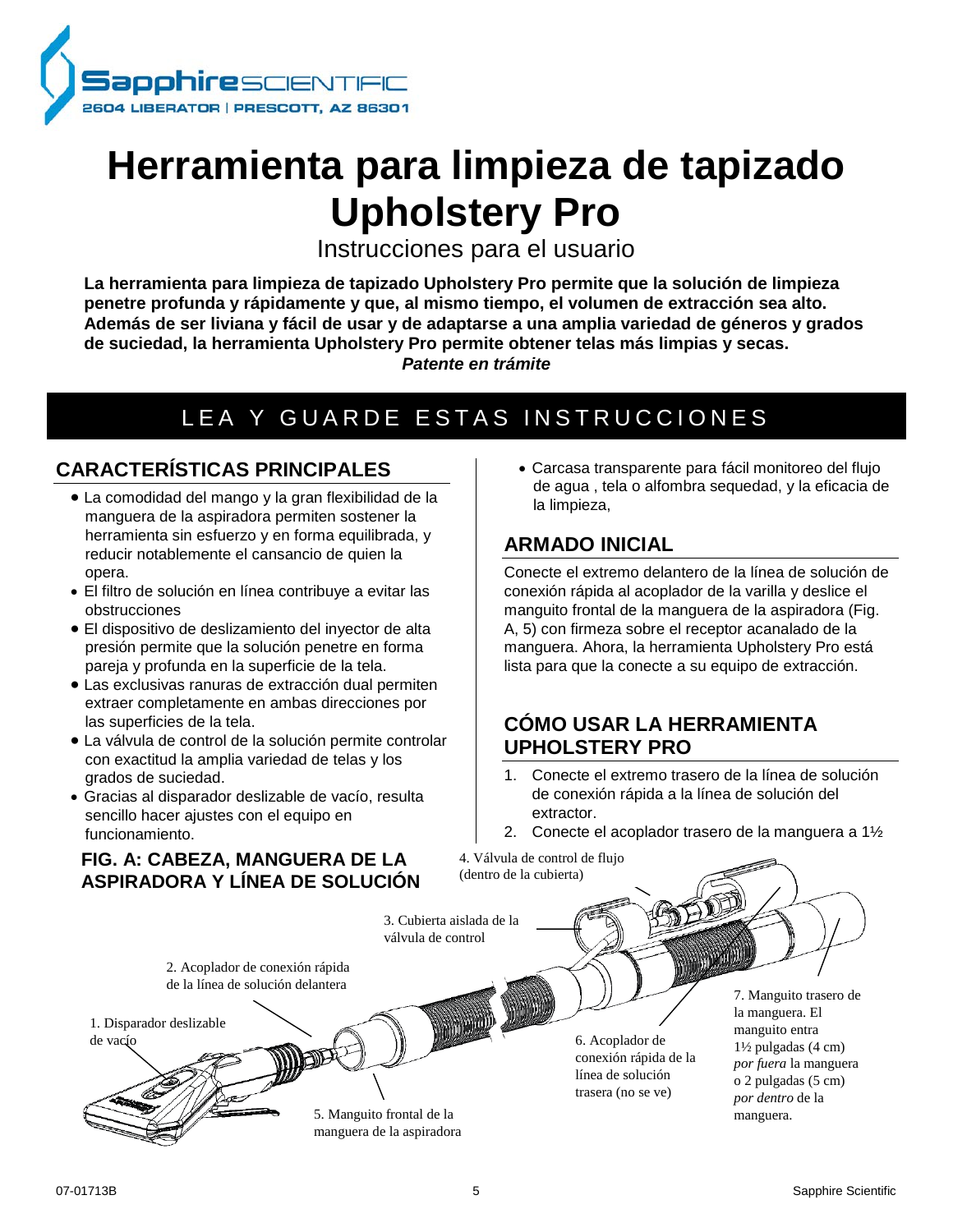

4. Unión del manguito de la aspiradora

5. Tuerca y tornillo de la palanca del disparador

6. Dispositivo de deslizamiento

pulgadas (4 cm) de diámetro interno (el acoplador va por fuera de la manguera) o a 2 pulgadas (5 cm) de diámetro interno (el acoplador va por dentro de la manguera).

- 3. Encienda el extractor.
- 4. Presione la palanca del disparador para que salga la solución y comience el proceso de limpieza. Se puede bloquear el disparador deslizable para mantener la válvula del disparador abierta.
- 5. Use la **válvula de control de flujo** (Fig. A, 4) para ajustar la cantidad de solución que sale, y el **disparador deslizable de vacío** (Fig. A, 1) para ajustar la potencia del vacío.

#### **ADVERTENCIA: Las piezas de la válvula de control de flujo pueden alcanzar temperaturas**

**muy altas durante el uso. Mantenga cerrada la cubierta de la válvula.** 

## **Consejos de uso**

**Control de la solución:** Ajuste el flujo según el tipo de tela, la capacidad de absorción y el grado de suciedad. Las telas livianas o delicadas necesitan menos cantidad de solución que las más pesadas o más absorbentes. Las imágenes de la Guía para el Flujo de Solución (Fig. E) ofrecen orientación general para ajustar el flujo a mínimo, medio y máximo.

**Control del vacío:** Use el disparador deslizable de vacío (Fig. B, 1) para controlar la potencia del vacío cuando lleve a cabo el proceso de extracción en telas delgadas, delicadas o livianas.

**Para obtener los mejores resultados,** use la herramienta Upholstery Pro con productos de limpieza de Sapphire Scientific.

Para obtener más información sobre cómo limpiar con la herramienta Upholstery, visite *www.sapphirescientific.com*.

## **MANTENIMIENTO**

**A diario: Enjuague la herramienta manual** dejando correr agua limpia sobre la línea de solución.

<span id="page-5-0"></span>**A diario: Controle el armado del dispositivo de deslizamiento** (Fig. C, 6) periódicamente para que la solución salga por las boquillas del inyector de manera regular y pareja. Si alguno de los orificios del inyector parece estar obstruido, use una aguja pequeña para quitar la obstrucción; asegúrese de no dañar el dispositivo de deslizamiento. Si dicho dispositivo está rayado o roto, se engancha en las alfombras o expulsa solución en exceso, es posible que tenga que reemplazarlo (consulte "Cómo reparar el dispositivo de deslizamiento" más adelante). Puede pedirle a su distribuidor las piezas del dispositivo de deslizamiento que necesita reemplazar.

**Según sea necesario: Lubrique los acopladores de conexión rápida** (Fig. C, 3; Fig. A, 6) con una cantidad pequeña de aceite antioxidante, tal como LPS-3.

#### **FIG. D: ARMADO DEL SISTEMA DE AJUSTE DEL FLUJO**

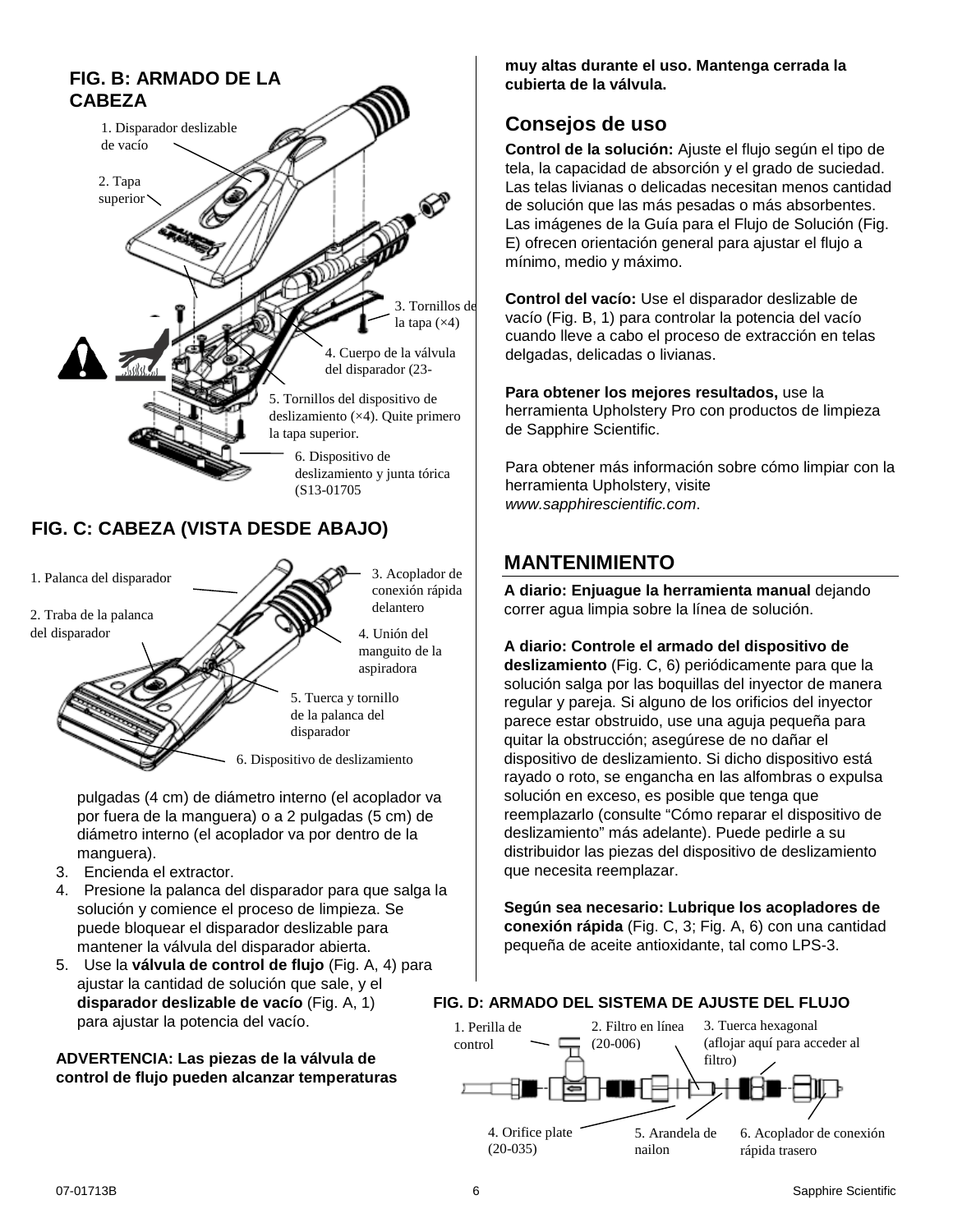## **FIG. E: GUÍA PARA EL FLUJO DE SOLUCIÓN**



**Según sea necesario: Lubrique el vástago de la válvula del disparador** (Fig. F) con una cantidad pequeña de grasa sintética extrafuerte. Para hacerlo, siga estos pasos:

- 1. Quite la tuerca y el tornillo de la palanca del disparador y saque la palanca.
- 2. Desenrosque la tuerca de retención del vástago y saque las piezas del vástago. Coloque en el vástago una cantidad pequeña de grasa.
- 3. Vuelva a armar el vástago y ajuste nuevamente la tuerca de retención. Vuelva a colocar la palanca del disparador.

**Según sea necesario: Limpie el filtro en línea** (Fig. D, 2) cuando el flujo de solución disminuya notablemente. Para limpiar el filtro, afloje la tuerca de armado del filtro y quite el filtro y la arandela del filtro. Enjuague estas piezas con agua limpia y vuelva a armar el filtro. No es necesario volver a colocar el elemento filtrante en línea. Asegúrese de colocar la arandela de nailon cuando vuelva a armar el filtro y de no ajustar en exceso la tuerca de armado del filtro.

**Para que se vea bien**, limpie las superficies externas con un trapo húmedo.

## **REPARACIÓN**

La herramienta Upholstery Pro está creada de modo que el dispositivo de deslizamiento y la válvula del disparador puedan repararse en el lugar de trabajo, fácilmente y en pocos minutos usando herramientas manuales básicas. Si es necesario reemplazar alguna pieza, puede solicitarle juegos de reconstrucción o piezas de reemplazo a su distribuidor de Sapphire, o bien a Sapphire Scientific llamando al 800-932-3030.

#### **Reemplazo del deslizamiento**

Compre un "Glide and O-ring replacement kit" (S13- 01705).

- 1. Quite los cuatro tornillos de la tapa (Fig. B, 3) y levántela.
- 2. Quite los cuatro tornillos del dispositivo de deslizamiento (Fig. B, 5) y retire el dispositivo y la junta tórica. Deséchelo.
- 3. Coloque un aro tórico sin usar en el borde de sellado del nuevo dispositivo de deslizamiento. Coloque el nuevo dispositivo de deslizamiento en la

#### **FIG. F: PIEZAS DE REEMPLAZO DEL VÁSTAGO (48- 064)**



hombro

cabeza. Asegúrese de que el aro tórico esté bien colocado.

4. Vuelva a colocar y ajustar los tornillos del dispositivo de deslizamiento; después coloque nuevamente la tapa y ajuste los tornillos correspondientes.

#### **Cómo reparar la válvula del disparador**

Si el disparador pierde o no permite que salga suficiente cantidad de solución, y usted ya verificó que el dispositivo de deslizamiento no está obstruido ni dañado (consulte "Controle el armado del dispositivo de deslizamiento", página [6\)](#page-5-0), es posible que haya que reparar el disparador. Hay dos opciones de reparación disponibles.

#### **Opción A: Reconstruir la válvula del disparador**

Su distribuidor de Sapphire puede proporcionarle un juego de reconstrucción (pieza n.º 48-064). La Fig. F muestra las piezas que forman parte de este juego.

- 1. Quite la tuerca y el tornillo de la palanca del disparador y saque la palanca.
- 2. Desenrosque la tuerca de retención del vástago y saque las piezas del vástago.
- 3. Coloque las piezas del vástago y vuelva a ajustar la tuerca de retención del vástago.
- 4. Vuelva a colocar la tapa e instale nuevamente la palanca del disparador. Utilice la tuerca de cierre nueva (Fig. F, 3) proporcionada.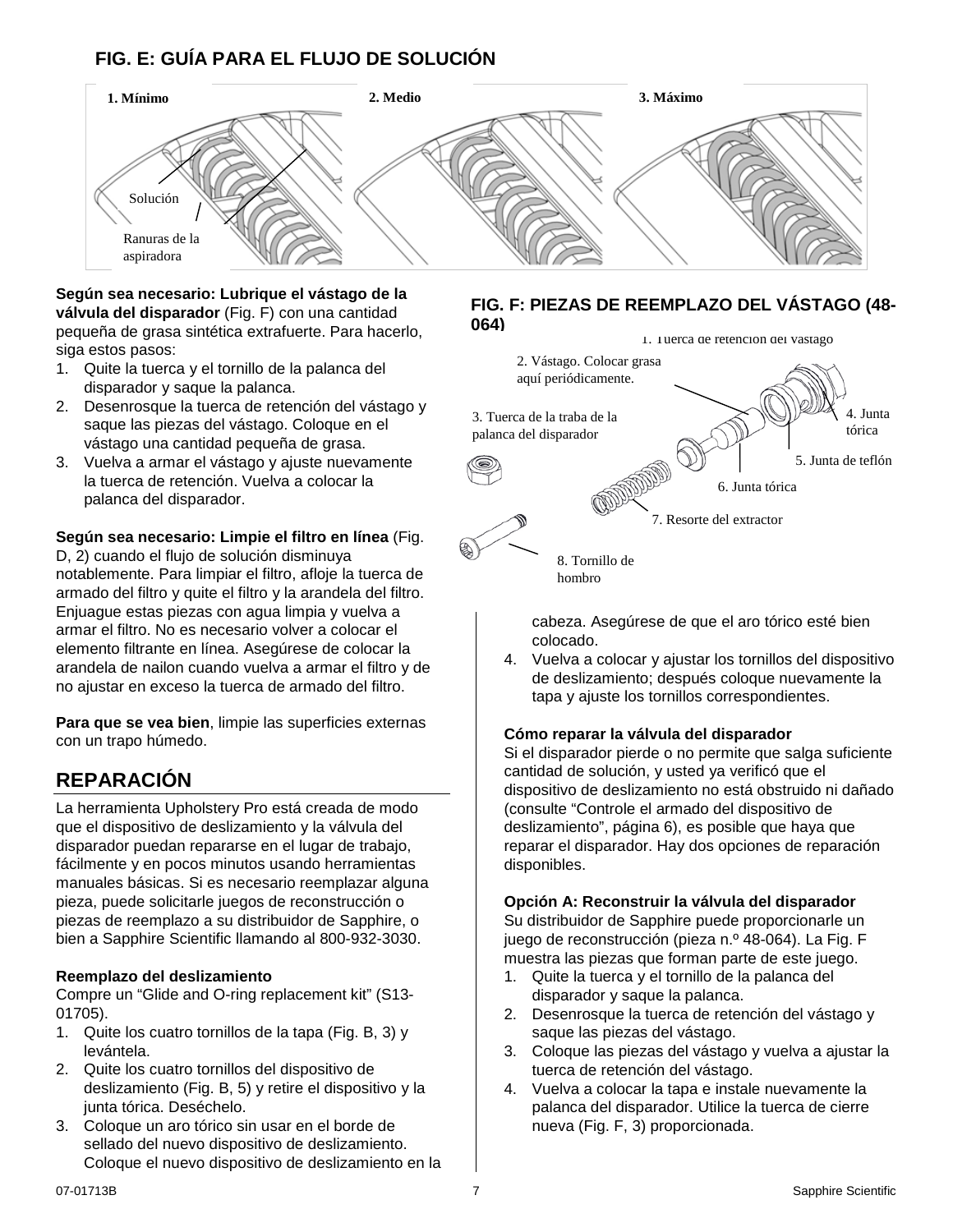#### **Opción B: Reemplazar las piezas de la válvula del disparador**

Su distribuidor de Sapphire puede proporcionarle las piezas de la válvula del disparador (pieza n.º 23-070) que necesita reemplazar.

- 1. Quite los cuatro tornillos de la tapa (Fig. B, 3) y levante la tapa.
- 2. Presione el aro de desenganche de la manguera que está en el tubo de salida de la solución y retire el tubo. Evite doblar el tubo.
- 3. Quite el conector del tubo de salida de la solución del cuerpo de la válvula.
- 4. Desconecte la manguera de entrada de la solución del cuerpo de la válvula.
- 5. Ahora, el cuerpo de la válvula y el disparador estarán separados.
- 6. Coloque las piezas de la nueva válvula del disparador y vuelva a instalar el tubo de salida de la solución y la manguera de entrada de la solución.
- 7. Coloque la tapa nuevamente.

## **PIEZAS DE RECAMBIO**

Las piezas de recambio siguientes están disponibles de su distribuidor científico del zafiro:

| Descripción            | Referencia | Número de parte |
|------------------------|------------|-----------------|
|                        |            | del reemplazo   |
| Trigger and valve body | Fig. B, 4  | 23-070          |
| Glide and O-ring seal  | Fig. B, 6  | S13-01705       |
| Strainer, 50 Mesh      | Fig. D, 2  | 20-006          |
| Orifice                | Fig. D, 4  | 20-035          |
| Washer                 | Fig. D, 5  | 24-002          |
| Stem replacement kit   | Fig. F     | 48-064          |

#### **ESPECIFICACIONES**

| Modelo                                                  | Sapphire Scientific Upholstery Pro<br>NO. 67-019 (azul vivienda) 67-019-C<br>(vivienda clara abd deslizamiento<br>blanco) |
|---------------------------------------------------------|---------------------------------------------------------------------------------------------------------------------------|
| Dimensiones                                             | Cabeza: 4 in (10 cm) de ancho de                                                                                          |
|                                                         | extracción                                                                                                                |
|                                                         | Manguera: 10 ft (3 m)                                                                                                     |
| Construcción                                            | Cabeza: Resina de nailon de alto                                                                                          |
|                                                         | rendimiento                                                                                                               |
|                                                         | Dispositivo de deslizamiento:                                                                                             |
|                                                         | Termoplástico de ingeniería                                                                                               |
|                                                         | Manguera: Material muy flexible                                                                                           |
|                                                         | Conectores: Bronce con juntas para alta                                                                                   |
|                                                         | temperatura                                                                                                               |
| Las especificaciones están sujetas a cambios sin previo |                                                                                                                           |
| aviso. Algunos valores pueden ser aproximados.          |                                                                                                                           |

## **GARANTÍA**

Para obtener información sobre la garantía, comuníquese con su distribuidor o ingrese en *[www.sapphirescientific.com](http://www.sapphirescientific.com/)*.

#### **Registro de la garantía**

Visite *www.SapphireScientific.com* para registrar su compra. El registro nos permite brindarle mejor asistencia en el uso, el mantenimiento o la reparación de su equipo, y también comunicarnos con usted en caso de que tengamos información de seguridad importante sobre su producto de Sapphire Scientific. Si considera que su producto necesita reparación, tenga a mano el modelo del equipo, el número de serie y el comprobante de compra original, y llame a su distribuidor para que lo ayude a obtener una autorización para devolver el producto (RMA, por sus siglas en inglés).

## **INFORMACIÓN DE CONTACTO**

Sapphire Scientific 2604 Liberator Prescott, AZ 86301 800-932-3030 *[www.sapphirescientific.com](http://www.sapphirescientific.com/)*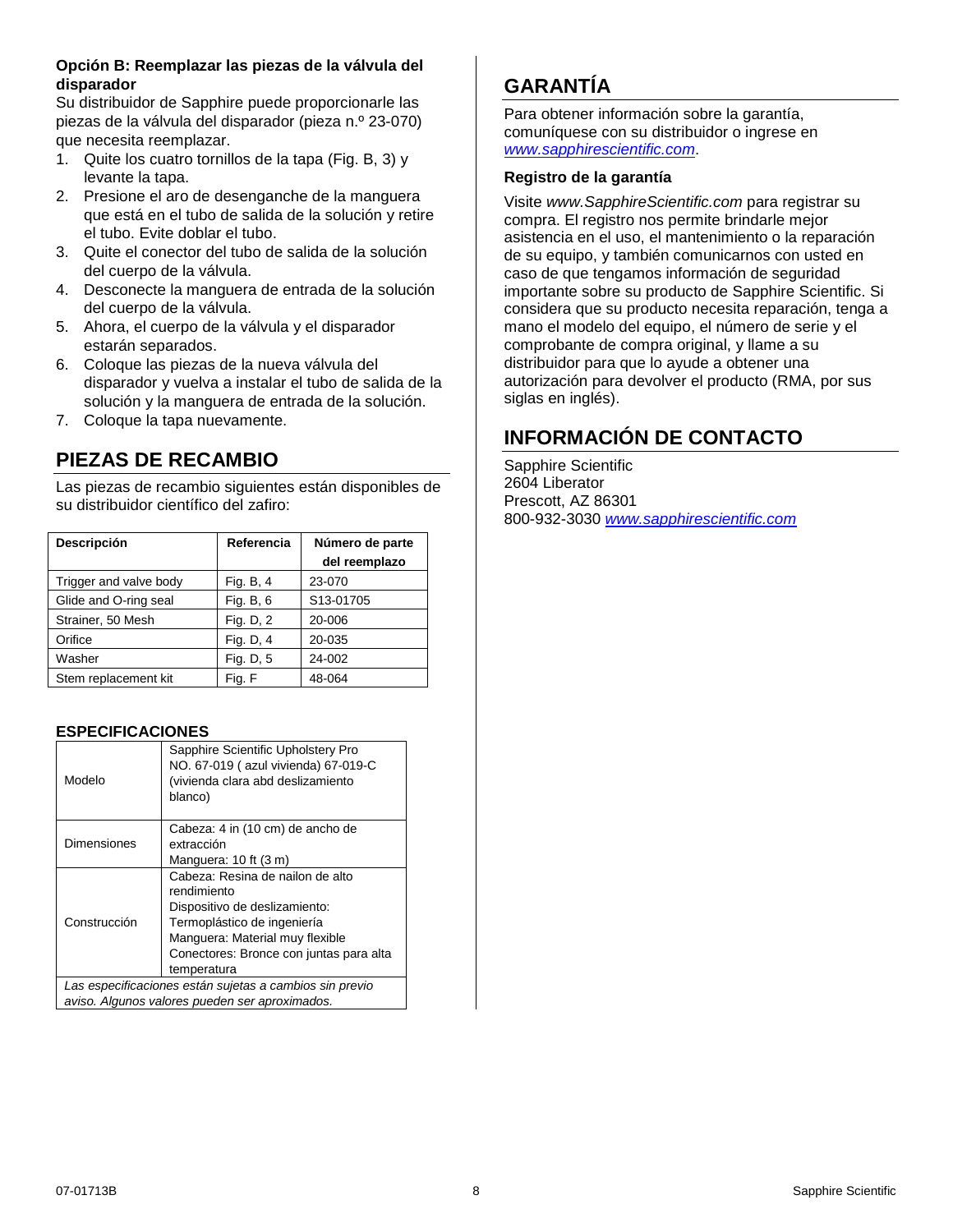

# **Upholstery Pro**

Guide d'utilisation

**L'outil de nettoyage Upholstery Pro favorise une pénétration profonde et rapide d'une solution de nettoyage, tout en assurant une extraction simultanée de haut volume. Léger, facile à utiliser et pouvant être réglé pour une gamme étendue de tissus et de conditions de salissure, l'outil Upholstery Pro permet d'obtenir des tissus plus propres et plus secs.**

*Brevet en instance*

## LISEZ ET CONSERVEZ CES INSTRUCTIONS

## **CARACTÉRISTIQUES PRINCIPALES**

- L'utilisateur pourra manipuler l'appareil sans effort et de manière équilibrée, avec beaucoup moins de fatigue, grâce à une poignée confortable et à un tuyau d'aspiration extrêmement flexible
- Une crépine pour solution en ligne empêche les obstructions
- Un glisseur d'injection haute pression assure une pénétration profonde et régulière de la solution dans la surface du tissu
- L'extraction est complète sur les surfaces des tissus, dans les deux directions, grâce à deux fentes d'extraction spéciales
- Une vanne de distribution de la solution assure un contrôle précis pour une gamme de types de tissus et de conditions de salissure des plus étendues
- Un dégagement d'aspiration à glissière permet d'effectuer des réglages d'aspiration sans difficulté lorsque nécessaire
- Boîtier transparent pour un contrôle facile du débit d'eau , de tissu ou de tapis sec , et l'efficacité de nettoyage .

## **CONFIGURATION INITIALE**

Connectez le conduit de solution à connexion rapide avant au raccord du tube rigide et faites fermement glisser le manchon du tuyau d'aspiration avant (Fig. A, 5) par-dessus le récepteur du tuyau cannelé. Vous pouvez maintenant attacher l'outil Upholstery Pro sur l'équipement d'extraction.

## **UTILISATION DE l'OUTIL UPHOLSTERY PRO**

- 1. Connectez le conduit arrière à connexion rapide au conduit de solution de l'extracteur.
- 2. Attachez le raccord de tuyau arrière soit à un diamètre intérieur de 3,81 cm (1½ po) (le raccord s'adapte par-dessus le tuyau), soit à un diamètre intérieur de 5,08 cm (2 po) (le raccord s'adapte au tuyau intérieur).
- 3. Mettez l'extracteur en marche.

## **FIG. A : ENSEMBLE TÊTE, TUYAU d'ASPIRATION ET CONDUIT DE SOLUTION**

(couvercle intérieur) 3. Enveloppe de vanne de réglage isolée 2. Raccord à connexion rapide de conduit de solution avant 7. Manchon de tuyau 1. Glissière de **MARITIA** d'aspiration arrière. dégagement d'aspirationLe manchon s'adapte 6. Raccord à *par-dessus* le tuyau de connexion rapide de 3,81 cm ou *à* conduit de solution *l'intérieur* du tuyau de arrière (non illustré) 5,08 cm. 5. Manchon de tuyau d'aspiration avant •

4. Vanne de réglage de débit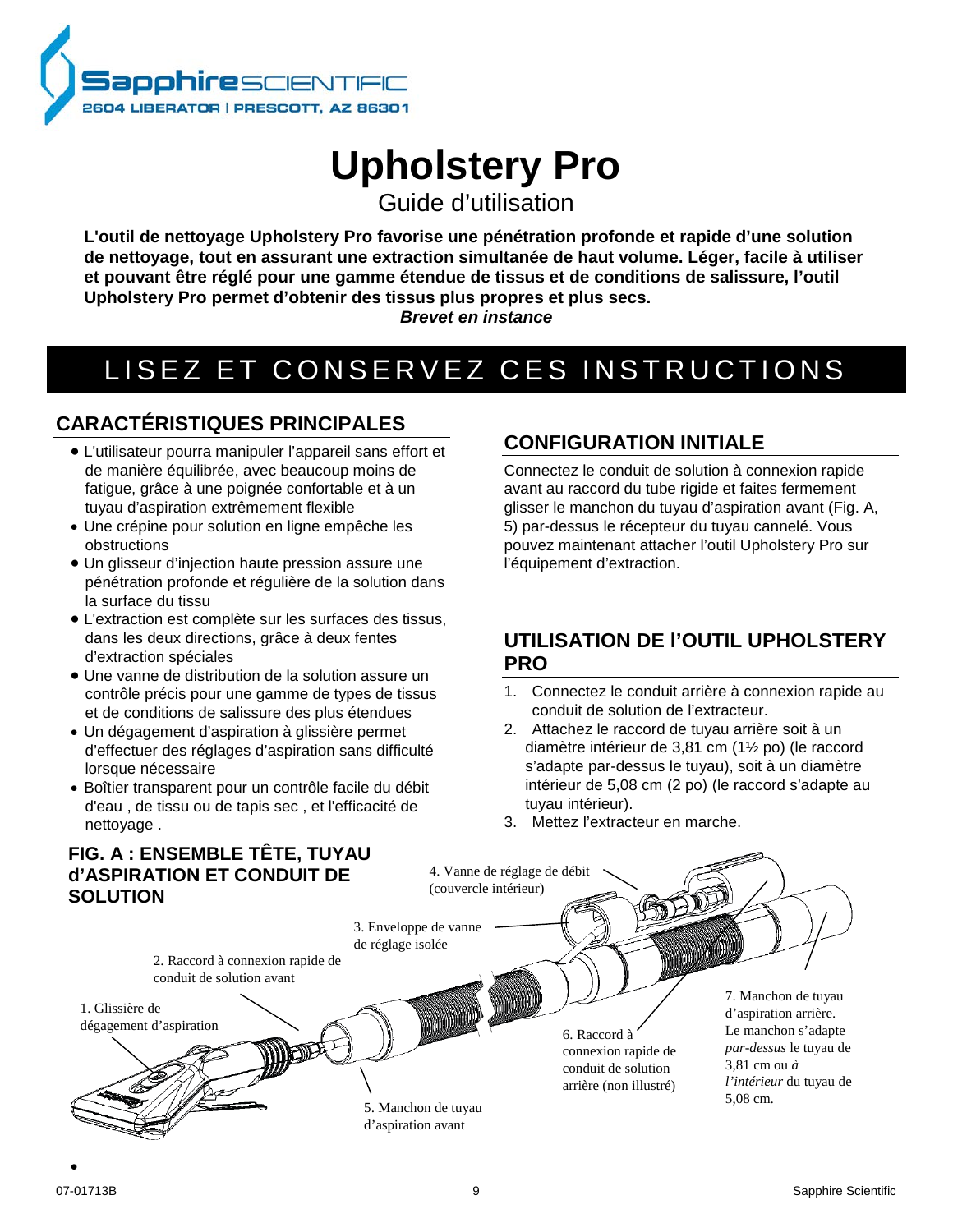## **FIG. B : ENSEMBLE DE TÊTE**



- 4. Pressez le levier de déclenchement pour relâcher la solution et commencez le nettoyage. Le verrou de déclenchement à glissière peut être utilisé pour maintenir la vanne de déclenchement en position ouverte.
- 5. Utilisez la **vanne de réglage de débit** (Fig. A, 4) pour régler le débit de la solution et le **glisseur de dégagement d'aspiration** (Fig. A, 1) pour régler la puissance de l'aspiration.

**AVERTISSEMENT – l'ensemble de la vanne de réglage de débit peut devenir extrêmement chaud pendant l'utilisation de l'appareil. Maintenez l'enveloppe de la vanne fermée.**

## **Conseils d'utilisation**

**Contrôle de la solution.** Réglez le débit en fonction du type, du pouvoir absorbant et du degré de salissure du tissu. Les tissus légers ou délicats ont

besoin d'un moindre volume de solution que les matériaux plus lourds et plus absorbants. Les diagrammes du guide de débit de la solution (Fig. E) fournissent un guide général pour les réglages de débit léger, moyen et maximum.

**Contrôle de l'aspiration.** Utilisez le glisseur de dégagement d'aspiration (Fig. B, 1) pour commander la puissance d'aspiration lors de l'extraction de tissus fins, délicats ou légers.

#### **Pour obtenir les meilleurs résultats possibles**,

utilisez l'outil Upholstery Pro avec les produits chimiques de nettoyage Sapphire Scientific.

Pour obtenir des informations supplémentaires sur le nettoyage avec l'outil Upholstery Pro, rendez-vous au site *www.sapphirescientific.com*.

### **ENTRETIEN**

**Tous les jours : Rincez l'outil manuel** en faisant couler de l'eau propre par le conduit de solution.

#### <span id="page-9-0"></span>**Tous les jours : Inspectez l'ensemble du glisseur**

(Fig. C, 6) régulièrement afin de vous assurer d'un débit constant et régulier de la solution par les injecteurs. Si un port d'injecteur semble obstrué, utilisez une petite aiguille pour éliminer l'obstruction, en veillant à ne pas endommager le glisseur. Si le glisseur est rayé ou rainuré, ou s'il s'accroche sur les tapis ou si son débit est excessif, il sera peut-être nécessaire de le remplacer (consultez la section «Entretien du glisseur » cidessous). Des ensembles de glisseurs de rechange peuvent être obtenus auprès de votre distributeur.

**Selon les besoins : Lubrifiez les raccords à connexion rapide** (Fig. C, 3; Fig. A, 6) avec une petite quantité d'huile antirouille comme l'huile LPS-3.

**Selon les besoins : Lubrifiez la tige de la vanne de déclenchement** (Fig. F) avec une petite quantité de graisse synthétique à usage industriel. Suivez les étapes ci-dessous pour lubrifier la tige.

- 1. Retirez l'écrou et le boulon du levier de déclenchement et retirez le levier.
- 2. Dévissez l'écrou de retenue de la tige et soulevez celle-ci pour la faire sortir de l'ensemble. Appliquez

### **FIG. D : ENSEMBLE DE RÉGLAGE DE DÉBIT**

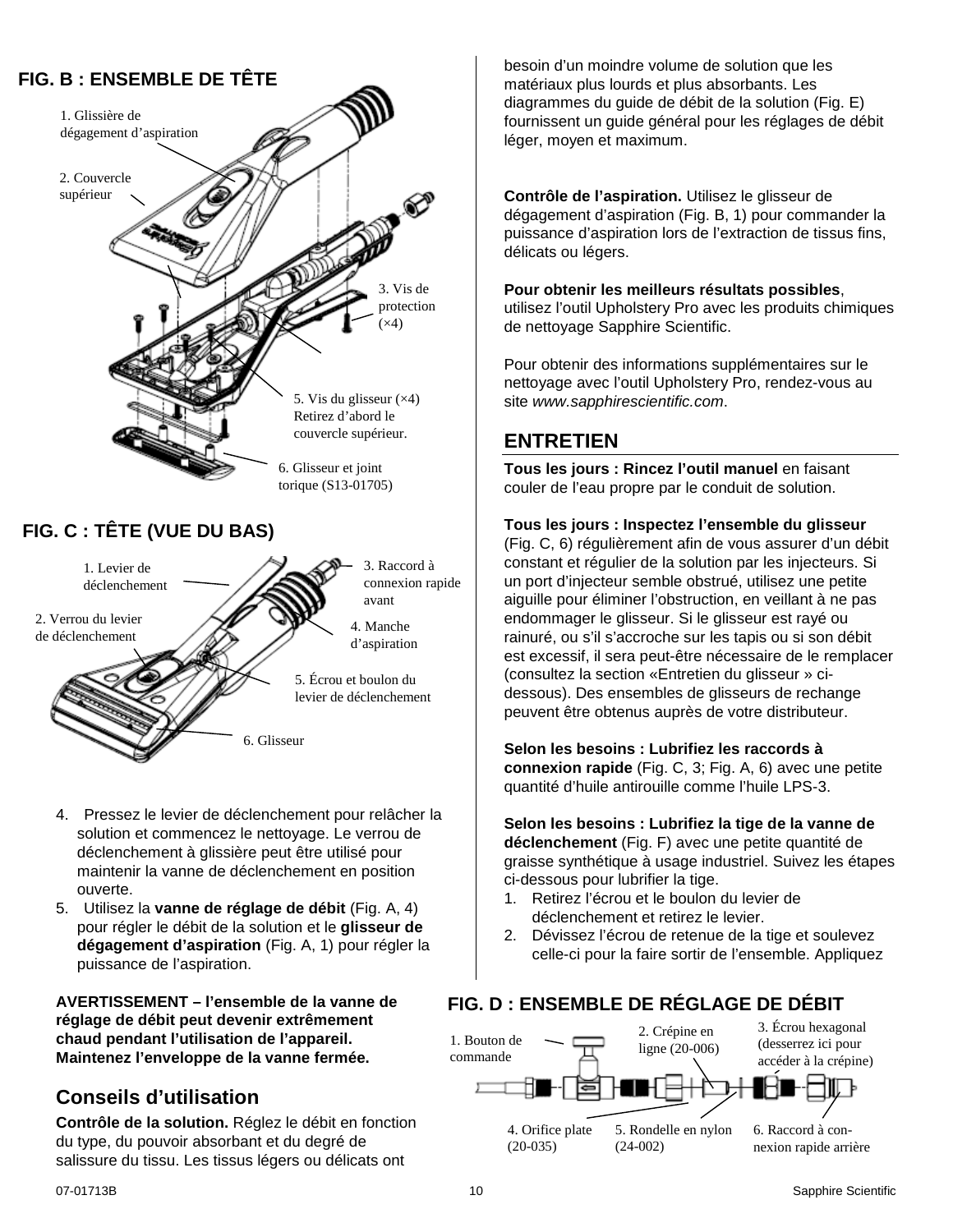## **FIG. E : GIDE DE DÉBIT DE SOLUTION**



une petite quantité de graisse sur la tige.

3. Remettez l'ensemble de la tige en place et resserrez l'écrou de retenue. Rattachez le levier de déclenchement.

#### **Selon les besoins : Nettoyez la crépine en ligne**

(Fig. D, 2) lorsque vous observez une réduction du débit de la solution. Pour nettoyer le filtre, desserrez l'écrou de l'ensemble de la crépine et retirez la crépine et sa rondelle. Rincez ces articles dans de l'eau propre et réassemblez la crépine. Il n'est pas nécessaire de remplacer l'élément du filtre en ligne. Assurez-vous d'inclure la rondelle en nylon lors du réassemblage et veillez à ne pas trop serrer l'écrou de l'ensemble de la crépine.

**Pour maintenir l'apparence**, essuyez les surfaces extérieures avec un chiffon humide.

## **RÉPARATION**

L'outil Upholstery Pro a été conçu pour permettre une réparation aisée, sur place, du glisseur et de la vanne de déclenchement avec des outils manuels de base en l'espace de quelques minutes. Si un remplacement s'avère nécessaire, vous pouvez obtenir des trousses de reconstruction et des pièces de rechange auprès de votre distributeur Sapphire ou de Sapphire Scientific en composant le 800-932-3030.

#### **Remplacement du glisseur**

Achetez un "Glide and O-ring replacement kit" (part no. S13-01705).

- 1. Retirez les quatre vis de protection (Fig. B, 3) et soulevez le couvercle pour le retirer.
- 2. Retirez les quatre vis du glisseur (Fig. B, 5) et retirez celui-ci ainsi que le joint torique. Jetez.
- 3. Posez le nouveau joint torique dans l'arrête d'étanchéité du nouveau glisseur. Placez le nouveau glisseur dans la tête. Assurez-vous que le joint torique est en place.
- 4. Remettez les vis du glisseur en place et serrez; remettez ensuite le couvercle en place et serrez avec les vis de protection.





#### **Réparation de la vanne de déclenchement**

Si le déclencheur a des fuites ou si la solution libérée n'est plus suffisante et que vous avez vérifié que le glisseur n'est pas bouché ou endommagé (consultez la section « Vérification de l'ensemble du glisseur », p. [10\)](#page-9-0), il sera peut-être nécessaire de réparer le déclencheur. Deux options de réparation sont possibles.

#### **Option A : Reconstruction de la vanne de déclenchement**

Une trousse de reconstruction (pièce n° 48-064) peut être obtenue auprès de votre distributeur Sapphire. Les pièces incluses dans cette trousse sont illustrées dans la figure F.

- 1. Retirez l'écrou et le boulon du levier de déclenchement et retirez le levier.
- 2. Dévissez l'écrou de retenue de la tige et soulevez celle-ci pour la faire sortir de l'ensemble.
- 3. Posez l'ensemble de la tige et resserrez l'écrou de retenue de la tige.
- 4. Remettez le couvercle en place et reposez le levier du déclencheur. Utilisez le nouveau contre- écrou fourni (Fig. F, 3).

#### **Option B : Remplacement de l'ensemble de la vanne de déclenchement**